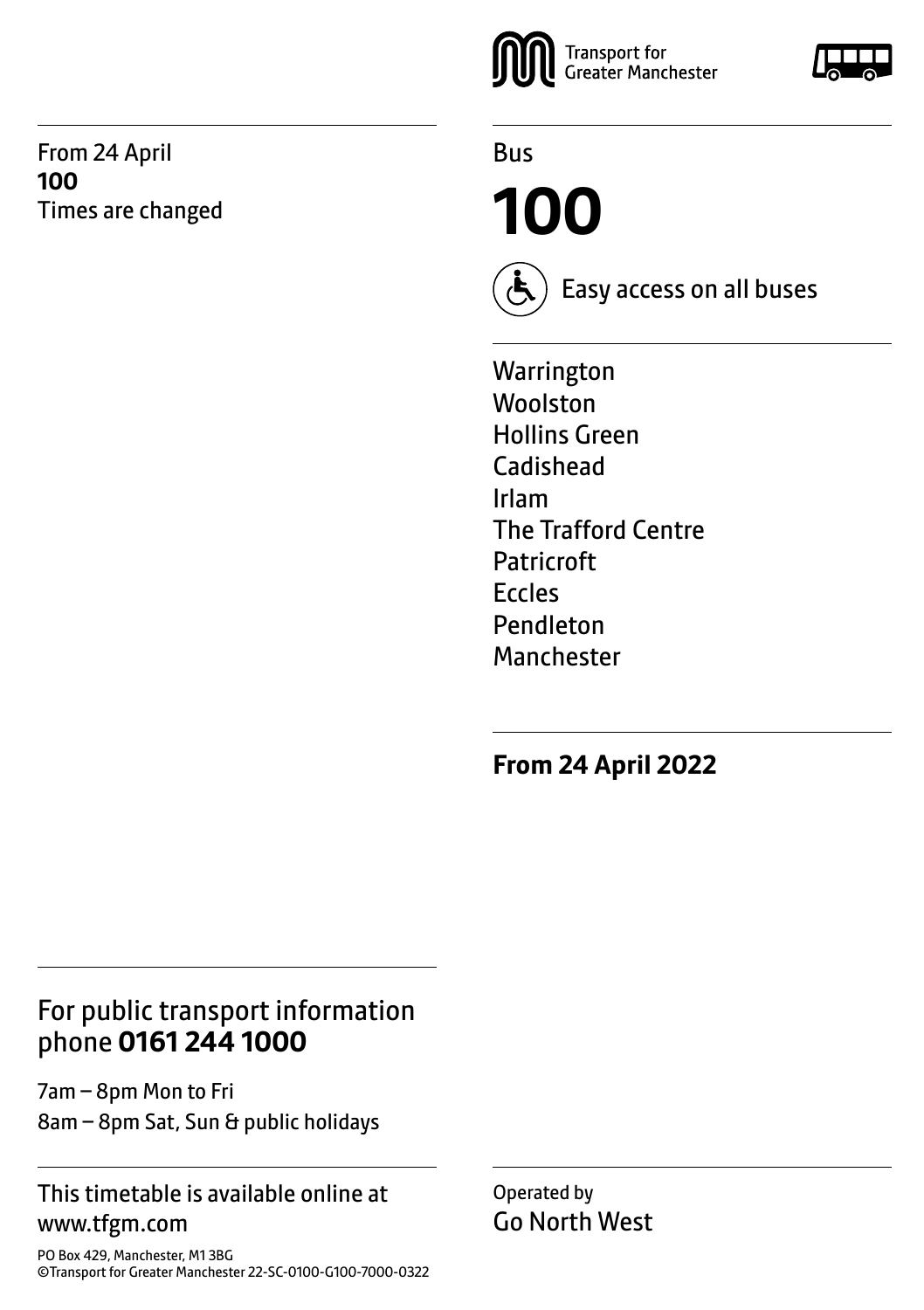## Additional information

## Alternative format

To ask for leaflets to be sent to you, or to request large print, Braille or recorded information phone 0161 244 1000 or visit www.tfgm.com

#### Easy access on buses



 Journeys run with low floor buses have no steps at the entrance, making getting on and off easier. Where shown, low floor buses have a ramp for access and a dedicated space for wheelchairs and pushchairs inside the bus. The bus operator will always try to provide easy access services where these services are scheduled to run.

## Using this timetable

Timetables show the direction of travel, bus numbers and the days of the week. Main stops on the route are listed on the left. Where no time is shown against a particular stop, the bus does not stop there on that journey. Check any letters which are shown in the timetable against the key at the bottom of the page.

## Where to find information about service changes

www.tfgm.com Bus station posters Leaflets from outlets.

## Tickets and information

Bus companies offer a range of tickets for use on their own buses. For travel on any service in the County, use System One tickets, including DaySaver. Travelshops provide tickets, information and journey planning advice on buses, trains and trams for work and pleasure.

## Using the 24 hour clock

Times are shown in four figures. The first two are the hour and the last two are the minutes.

0753 is 53 minutes past 7am 1953 is 53 minutes past 7pm



## Operator details

#### **Go North West**

Queens Road Depot Boyle Street Manchester M8 8UE Telephone 0330 1234 121 email ask@gonorthwest.co.uk

#### **Travelshops**

#### **Eccles Church Street**

Mon to Fri 7.30am to 4pm Sat 8am to 11.45am and 12.30pm to 3.30pm Sunday\* Closed

#### **Manchester Shudehill Interchange**

Mon to Sat 7am to 6pm Sunday 8.30am to 1.15pm and 2pm to 4pm Public hols 8am to 5.20pm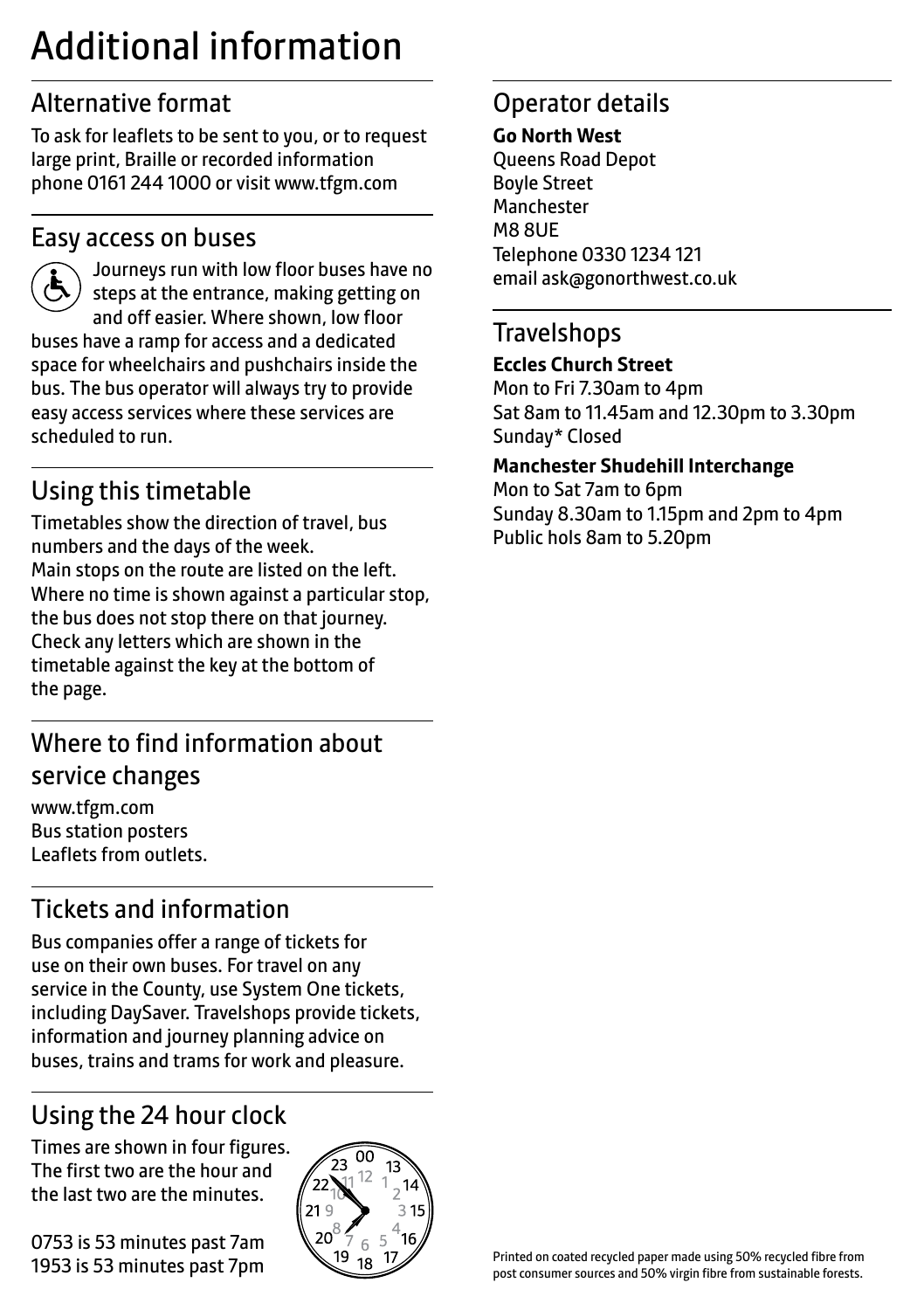## Warrington — Hollins Green — Irlam — The Trafford Centre — Eccles — Manchester 100

## Mondays to Fridays

| Warrington, Interchange                   |      |      |      |      |      |      |      |      | 0748 |      |      |      | 0850 |      |      |      | 0952 |      |      |
|-------------------------------------------|------|------|------|------|------|------|------|------|------|------|------|------|------|------|------|------|------|------|------|
| <b>Woolston, Dam Lane</b>                 |      |      |      |      |      |      |      |      | 0802 |      |      |      | 0904 |      |      |      | 1006 |      |      |
| Hollins Green, Black Swan                 | 0551 | 0623 | 0647 |      | 0714 |      | 0741 |      | 0814 |      | 0844 |      | 0916 |      | 0948 |      | 1018 |      | 1048 |
| Cadishead, The Vista                      | 0554 | 0626 | 0650 |      | 0717 |      | 0744 |      | 0817 |      | 0847 |      | 0919 |      | 0951 |      | 1021 |      | 1051 |
| Irlam, Merlin Road                        | 0604 | 0637 | 0702 |      | 0729 |      | 0757 |      | 0830 |      | 0901 |      | 0932 |      | 1003 |      | 1033 |      | 1103 |
| Irlam, Addison Road                       | 0610 | 0643 | 0708 |      | 0736 |      | 0807 |      | 0837 |      | 0908 |      | 0938 |      | 1009 |      | 1039 |      | 1109 |
| The Trafford Centre, Bus Station arr 0618 |      | 0651 | 0718 |      | 0747 |      | 0818 |      | 0848 |      | 0919 |      | 0949 |      | 1020 |      | 1050 |      | 1120 |
| The Trafford Centre, Bus Station dep 0621 |      | 0654 | 0723 | 0737 | 0752 | 0807 | 0823 | 0838 | 0853 | 0909 | 0924 | 0939 | 0954 | 1010 | 1025 | 1040 | 1055 | 1110 | 1125 |
| Eccles, Interchange arr                   | 0635 | 0708 | 0738 | 0752 | 0807 | 0822 | 0838 | 0853 | 0908 | 0923 | 0938 | 0953 | 1008 | 1023 | 1038 | 1053 | 1108 | 1123 | 1138 |
| Eccles, Interchange dep                   | 0637 | 0710 | 0740 | 0755 | 0810 | 0825 | 0840 | 0855 | 0910 | 0925 | 0940 | 0955 | 1010 | 1025 | 1040 | 1055 | 1110 | 1125 | 1140 |
| <b>Salford Shopping Centre</b>            | 0649 | 0724 | 0757 | 0812 | 0827 | 0842 | 0857 | 0912 | 0925 | 0939 | 0954 | 1009 | 1024 | 1039 | 1054 | 1109 | 1124 | 1139 | 1154 |
| Manchester, Shudehill Interchange         | 0708 | 0749 | 0823 | 0838 | 0853 | 0910 | 0925 | 0940 | 0944 | 0958 | 1013 | 1028 | 1043 | 1058 | 1113 | 1128 | 1143 | 1158 | 1213 |
|                                           |      |      |      |      |      |      |      |      |      |      |      |      |      |      |      |      |      |      |      |
| Warrington, Interchange                   |      | 1052 |      |      |      | 1152 |      |      |      | 1252 |      |      |      | 1352 |      |      |      | 1455 |      |
| Woolston, Dam Lane                        |      | 1106 |      |      |      | 1206 |      |      |      | 1306 |      |      |      | 1406 |      |      |      | 1509 |      |
| Hollins Green, Black Swan                 |      | 1118 |      | 1148 |      | 1218 |      | 1248 |      | 1318 |      | 1348 |      | 1418 |      | 1448 |      | 1521 |      |
| Cadishead, The Vista                      |      | 1121 |      | 1151 |      | 1221 |      | 1251 |      | 1321 |      | 1351 |      | 1421 |      | 1451 |      | 1524 |      |
| Irlam, Merlin Road                        |      | 1133 |      | 1203 |      | 1233 |      | 1303 |      | 1333 |      | 1403 |      | 1434 |      | 1504 |      | 1536 |      |
| Irlam, Addison Road                       |      | 1139 |      | 1209 |      | 1239 |      | 1309 |      | 1339 |      | 1409 |      | 1440 |      | 1510 |      | 1542 |      |
| The Trafford Centre, Bus Station arr      |      | 1150 |      | 1220 |      | 1250 |      | 1320 |      | 1351 |      | 1421 |      | 1452 |      | 1522 |      | 1554 |      |
| The Trafford Centre, Bus Station dep 1140 |      | 1155 | 1210 | 1225 | 1240 | 1255 | 1310 | 1325 | 1341 | 1356 | 1411 | 1426 | 1441 | 1457 | 1512 | 1527 | 1543 | 1559 | 1615 |
| Eccles, Interchange arr                   | 1153 | 1208 | 1223 | 1238 | 1253 | 1308 | 1323 | 1338 | 1354 | 1410 | 1425 | 1440 | 1455 | 1511 | 1526 | 1542 | 1558 | 1614 | 1630 |
| Eccles, Interchange dep                   | 1155 | 1210 | 1225 | 1240 | 1255 | 1310 | 1325 | 1340 | 1356 | 1412 | 1427 | 1442 | 1457 | 1513 | 1528 | 1544 | 1600 | 1616 | 1632 |
| <b>Salford Shopping Centre</b>            | 1209 | 1224 | 1239 | 1254 | 1309 | 1326 | 1339 | 1354 | 1410 | 1426 | 1441 | 1456 | 1512 | 1528 | 1543 | 1559 | 1615 | 1631 | 1647 |
| Manchester, Shudehill Interchange         | 1228 | 1243 | 1258 | 1313 | 1328 | 1345 | 1358 | 1413 | 1429 | 1445 | 1500 | 1515 | 1531 | 1547 | 1602 | 1618 | 1634 | 1650 | 1706 |
|                                           |      |      |      |      |      |      |      |      |      |      |      |      |      |      |      |      |      |      |      |

& - All bus 100 journeys are run using easy access buses. See inside front cover of this leaflet for details

**Summer times:** between mid July and early September, some timetables will be different. Check www.tfgm.com for details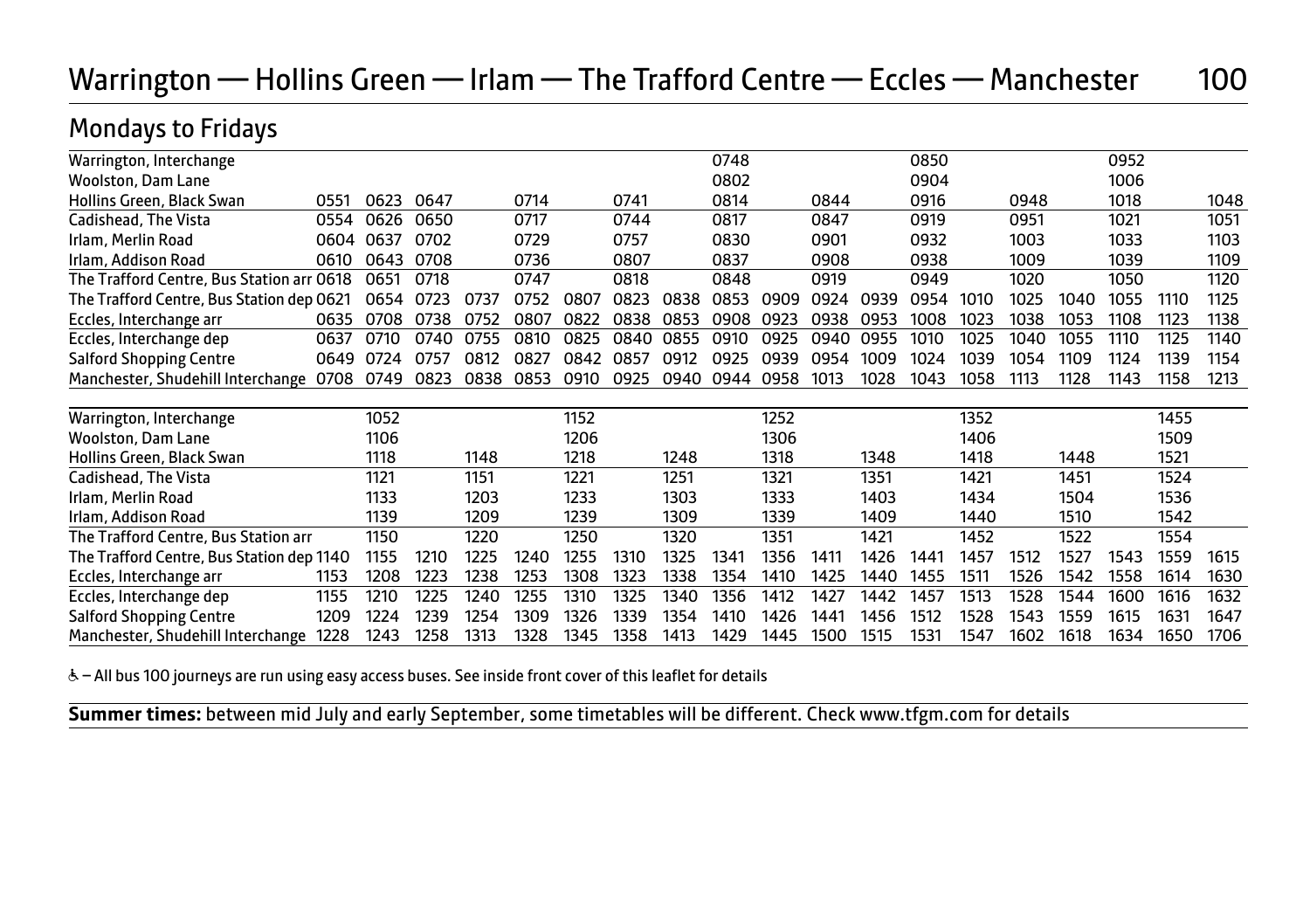## Warrington — Hollins Green — Irlam — The Trafford Centre — Eccles — Manchester 100

#### Mondays to Fridays (continued)

| Warrington, Interchange                   |      |      | 1555 |      |      |      | 1658 |      |      | 1749 |      |      |      | 1849 |      | 1949 |      |      |      |
|-------------------------------------------|------|------|------|------|------|------|------|------|------|------|------|------|------|------|------|------|------|------|------|
| <b>Woolston, Dam Lane</b>                 |      |      | 1610 |      |      |      | 1713 |      |      | 1803 |      |      |      | 1902 |      | 2001 |      |      |      |
| Hollins Green, Black Swan                 | 1553 |      | 1622 |      | 1654 |      | 1725 |      | 1757 | 1815 |      | 1849 |      | 1914 |      | 2011 |      | 2113 |      |
| Cadishead, The Vista                      | 1556 |      | 1625 |      | 1657 |      | 1728 |      | 1800 | 1818 |      | 1851 |      | 1916 |      | 2013 |      | 2115 |      |
| Irlam, Merlin Road                        | 1608 |      | 1637 |      | 1709 |      | 1740 |      | 1812 | 1830 |      | 1902 |      | 1927 |      | 2023 |      | 2125 |      |
| Irlam, Addison Road                       | 1614 |      | 1643 |      | 1715 |      | 1746 |      | 1818 | 1836 |      | 1908 |      | 1933 |      | 2028 |      | 2130 |      |
| The Trafford Centre, Bus Station arr 1626 |      |      | 1657 |      | 1729 |      | 1800 |      | 1830 | 1846 |      | 1918 |      | 1943 |      | 2035 |      | 2135 |      |
| The Trafford Centre, Bus Station dep 1631 |      | 1646 | 1702 | 1718 | 1734 | 1750 | 1805 | 1820 | 1835 | 1851 | 1907 | 1923 | 1940 | 1948 | 2013 | 2040 | 2110 | 2140 | 2210 |
| Eccles, Interchange arr                   | 1646 | 1702 | 1718 | 1734 | 1750 | 1806 | 1821 | 1836 | 1851 | 1906 | 1921 | 1936 | 1951 | 1959 | 2024 | 2051 | 2121 | 2151 | 2221 |
| Eccles, Interchange dep                   | 1648 | 1704 | 1720 | 1736 | 1752 | 1808 | 1823 | 1838 | 1853 | 1908 | 1923 | 1938 | 1953 | 2001 | 2026 | 2053 | 2123 | 2153 | 2223 |
| <b>Salford Shopping Centre</b>            | 1703 | 1719 | 1735 | 1750 | 1806 | 1822 | 1837 | 1851 | 1906 | 1920 | 1935 | 1949 | 2004 | 2012 | 2037 | 2103 | 2133 | 2203 | 2233 |
| Manchester, Shudehill Interchange         | 1722 | 1738 | 1754 | 1809 | 1825 | 1841 | 1856 | 1909 | 1923 | 1937 | 1950 | 2004 | 2019 | 2027 | 2052 | 2117 | 2147 | 2217 | 2247 |
| Hollins Green, Black Swan                 | 2213 |      | 2313 |      |      |      |      |      |      |      |      |      |      |      |      |      |      |      |      |
| Cadishead, The Vista                      | 2215 |      | 2315 |      |      |      |      |      |      |      |      |      |      |      |      |      |      |      |      |
| Irlam, Merlin Road                        | 2225 |      | 2325 |      |      |      |      |      |      |      |      |      |      |      |      |      |      |      |      |
| Irlam, Addison Road                       | 2230 |      | 2330 |      |      |      |      |      |      |      |      |      |      |      |      |      |      |      |      |
| The Trafford Centre, Bus Station arr 2235 |      |      | 2335 |      |      |      |      |      |      |      |      |      |      |      |      |      |      |      |      |
| The Trafford Centre, Bus Station dep 2240 |      | 2310 | 2340 | 0010 |      |      |      |      |      |      |      |      |      |      |      |      |      |      |      |
| Eccles, Interchange arr                   | 2251 | 2321 | 2351 | 0021 |      |      |      |      |      |      |      |      |      |      |      |      |      |      |      |
| Eccles, Interchange dep                   | 2253 | 2323 | 2353 | 0023 |      |      |      |      |      |      |      |      |      |      |      |      |      |      |      |
| <b>Salford Shopping Centre</b>            | 2303 | 2333 | 0003 | 0033 |      |      |      |      |      |      |      |      |      |      |      |      |      |      |      |
| Manchester, Shudehill Interchange         | 2317 | 2347 | 0017 | 0047 |      |      |      |      |      |      |      |      |      |      |      |      |      |      |      |

#### Saturdays

| Warrington, Interchange                   |      |      |      | 0754 |      |      |      | 0852 |      |      |      | 0952 |      |    |    |    | 52 |       | 1152 |
|-------------------------------------------|------|------|------|------|------|------|------|------|------|------|------|------|------|----|----|----|----|-------|------|
| Woolston, Dam Lane                        |      |      |      | 0806 |      |      |      | 0906 |      |      |      | 1006 |      |    |    |    | 06 |       | 1206 |
| Hollins Green, Black Swan                 | 0734 |      |      | 0818 |      | 0848 |      | 0918 |      | 0948 |      | 1018 |      |    | 48 |    | 18 |       | 1218 |
| Cadishead, The Vista                      | 0736 |      |      | 0821 |      | 0851 |      | 0921 |      | 0951 |      | 1021 |      |    | 51 |    | 21 | mins  | 1221 |
| Irlam, Merlin Road                        | 0748 |      |      | 0833 |      | 0903 |      | 0933 |      | 1003 |      | 1033 | then |    | 03 |    | 33 | past  | 1233 |
| Irlam, Addison Road                       | 0754 |      |      | 0839 |      | 0909 |      | 0939 |      | 1009 |      | 1039 | at   |    | 09 |    | 39 | each  | 1239 |
| The Trafford Centre, Bus Station arr 0802 |      |      |      | 0850 |      | 0920 |      | 0950 |      | 1020 |      | 1050 |      |    | 20 |    | 50 | hour  | 1250 |
| The Trafford Centre, Bus Station dep 0804 |      | 0822 | 0840 | 0855 | 0910 | 0925 | 0940 | 0955 | 1010 | 1025 | 1040 | 1055 |      | 10 | 25 | 40 | 55 | until | 1255 |
| Eccles, Interchange arr                   | 0815 | 0835 | 0853 | 0908 | 0923 | 0938 | 0953 | 1008 | 1023 | 1038 | 1053 | 1108 |      | 23 | 38 | 53 | 08 |       | 1308 |
| Eccles, Interchange dep                   | 0817 | 0837 | 0855 | 0910 | 0925 | 0940 | 0955 | 1010 | 1025 | 1040 | 1055 | 1110 |      | 25 | 40 | 55 | 10 |       | 1310 |
| <b>Salford Shopping Centre</b>            | 0829 | 0850 | 0908 | 0923 | 0938 | 0953 | 1008 | 1023 | 1038 | 1053 | 1108 | 1124 |      | 39 | 54 | 09 | 24 |       | 1324 |
| Manchester, Shudehill Interchange 0846    |      | 0909 | 0927 | 0942 | 0957 | 1012 | 1027 | 1042 | 1057 | 1112 | 1127 | 1143 |      | 58 | 13 | 28 | 43 |       | 1343 |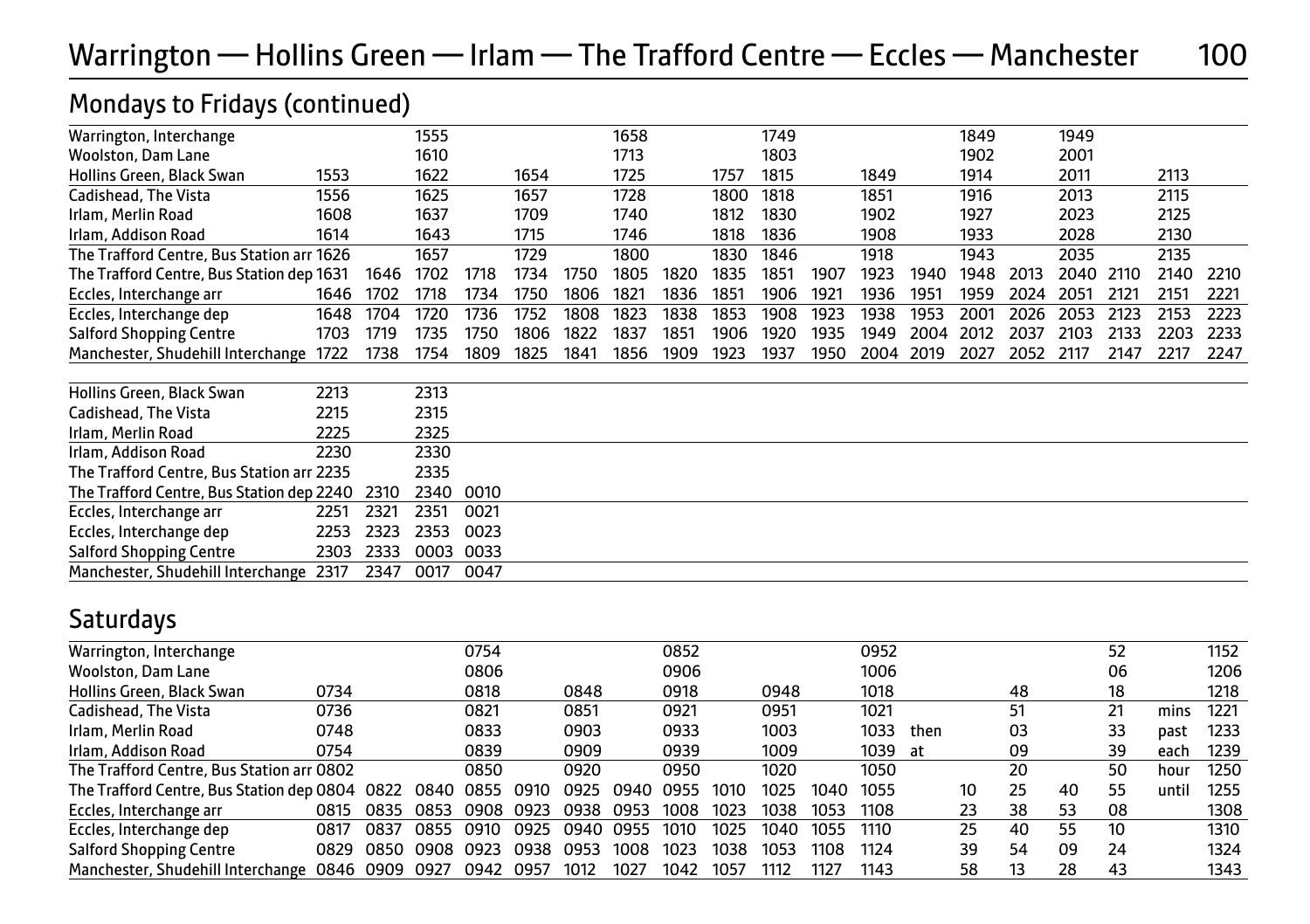## Saturdays (continued)

| Warrington, Interchange                   |      |      | 1255 |      |      |      |      | 55   |       |      |      |      | 1655 |      |      |      | 1752 |      |
|-------------------------------------------|------|------|------|------|------|------|------|------|-------|------|------|------|------|------|------|------|------|------|
| <b>Woolston, Dam Lane</b>                 |      |      | 1309 |      |      |      |      | 09   |       |      |      |      | 1709 |      |      |      | 1804 |      |
| Hollins Green, Black Swan                 | 1251 |      | 1321 |      |      | 51   |      | 21   |       |      | 1651 |      | 1721 |      | 1751 |      | 1816 | 1841 |
| Cadishead, The Vista                      | 1254 |      | 1324 |      |      | 54   |      | 24   | mins  |      | 1654 |      | 1724 |      | 1754 |      | 1819 | 1844 |
| Irlam, Merlin Road                        | 1306 |      | 1336 | then |      | 06   |      | 36   | past  |      | 1706 |      | 1736 |      | 1806 |      | 1831 | 1854 |
| Irlam, Addison Road                       | 1312 |      | 1342 | at   |      | 12   |      | 42   | each  |      | 1712 |      | 1742 |      | 1812 |      | 1837 | 1900 |
| The Trafford Centre, Bus Station arr      | 1323 |      | 1353 |      |      | 23   |      | 53   | hour  |      | 1723 |      | 1753 |      | 1823 |      | 1848 | 1908 |
| The Trafford Centre, Bus Station dep 1313 | 1328 | 1343 | 1358 |      | 13   | 28   | 43   | 58   | until | 1713 | 1728 | 1746 | 1801 | 1816 | 1831 | 1846 | 1853 | 1913 |
| Eccles, Interchange arr<br>1326           | 1341 | 1356 | 1411 |      | 26   | 41   | 56   | 11   |       | 1726 | 1741 | 1759 | 1814 | 1829 | 1844 | 1859 | 1906 | 1926 |
| 1328<br>Eccles, Interchange dep           | 1343 | 1358 | 1413 |      | 28   | 43   | 58   | 13   |       | 1728 | 1744 | 1800 | 1816 | 1831 | 1846 | 1901 | 1908 | 1928 |
| <b>Salford Shopping Centre</b><br>1342    | 1357 | 1412 | 1427 |      | 42   | 57   | 12   | 27   |       | 1742 | 1758 | 1814 | 1830 | 1843 | 1858 | 1913 | 1919 | 1939 |
| Manchester, Shudehill Interchange 1401    | 1416 | 1431 | 1446 |      | 01   | 16   | 31   | 46   |       | 1801 | 1817 | 1833 | 1849 | 1902 | 1917 | 1932 | 1938 | 1958 |
|                                           |      |      |      |      |      |      |      |      |       |      |      |      |      |      |      |      |      |      |
| Warrington, Interchange                   | 1852 |      | 1952 |      |      |      |      |      |       |      |      |      |      |      |      |      |      |      |
| <b>Woolston, Dam Lane</b>                 | 1904 |      | 2004 |      |      |      |      |      |       |      |      |      |      |      |      |      |      |      |
| Hollins Green, Black Swan                 | 1914 |      | 2013 |      | 2113 |      | 2213 |      | 2313  |      |      |      |      |      |      |      |      |      |
| Cadishead, The Vista                      | 1917 |      | 2015 |      | 2115 |      | 2215 |      | 2315  |      |      |      |      |      |      |      |      |      |
| Irlam, Merlin Road                        | 1927 |      | 2025 |      | 2125 |      | 2225 |      | 2325  |      |      |      |      |      |      |      |      |      |
| Irlam, Addison Road                       | 1932 |      | 2030 |      | 2130 |      | 2230 |      | 2330  |      |      |      |      |      |      |      |      |      |
| The Trafford Centre, Bus Station arr      | 1940 |      | 2035 |      | 2135 |      | 2235 |      | 2335  |      |      |      |      |      |      |      |      |      |
| The Trafford Centre, Bus Station dep 1933 | 1945 | 2012 | 2040 | 2110 | 2140 | 2210 | 2240 | 2310 | 2340  | 0010 |      |      |      |      |      |      |      |      |
| Eccles, Interchange arr<br>1946           | 1956 | 2023 | 2051 | 2121 | 2151 | 2221 | 2251 | 2321 | 2351  | 0021 |      |      |      |      |      |      |      |      |
| Eccles, Interchange dep<br>1948           | 1958 | 2025 | 2053 | 2123 | 2153 | 2223 | 2253 | 2323 | 2353  | 0023 |      |      |      |      |      |      |      |      |
| <b>Salford Shopping Centre</b><br>1958    | 2008 | 2035 | 2103 | 2133 | 2203 | 2233 | 2303 | 2333 | 0003  | 0033 |      |      |      |      |      |      |      |      |
| Manchester, Shudehill Interchange 2017    | 2026 | 2051 | 2119 | 2149 | 2219 | 2247 | 2317 | 2347 | 0017  | 0047 |      |      |      |      |      |      |      |      |

& - All bus 100 journeys are run using easy access buses. See inside front cover of this leaflet for details

**Summer times:** between mid July and early September, some timetables will be different. Check www.tfgm.com for details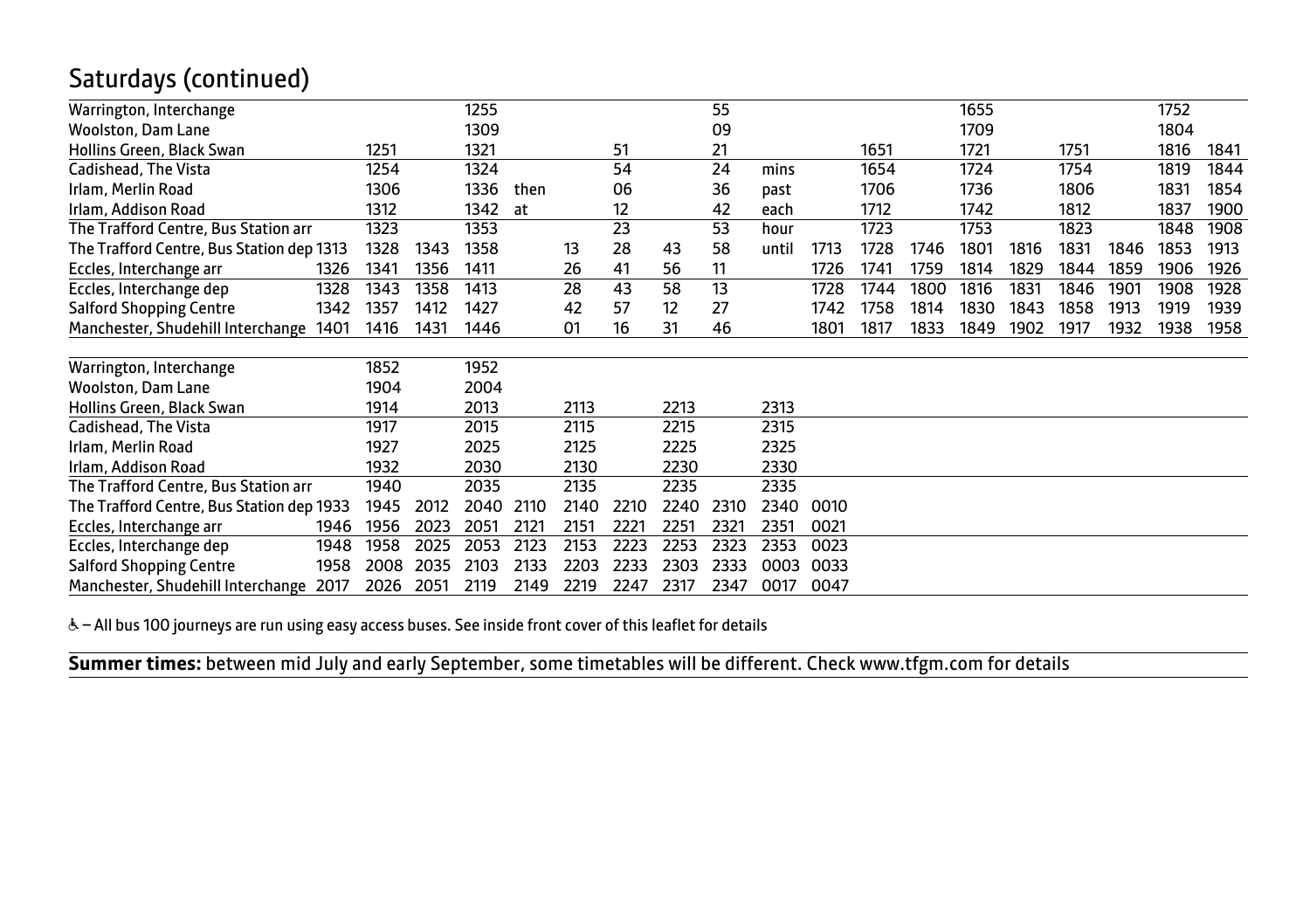# **100**



Contains Ordnance Survey data ©Crown copyright and database right 2010 ©0100022610 Transport for Greater Manchester 2022 Transport for Greater Manchester uses reasonable endeavours to check the accuracy of information published and to publish changes to information in a timely manner. In no event will Transport for Greater Manchester be liable for any loss that may arise from this information being inaccurate.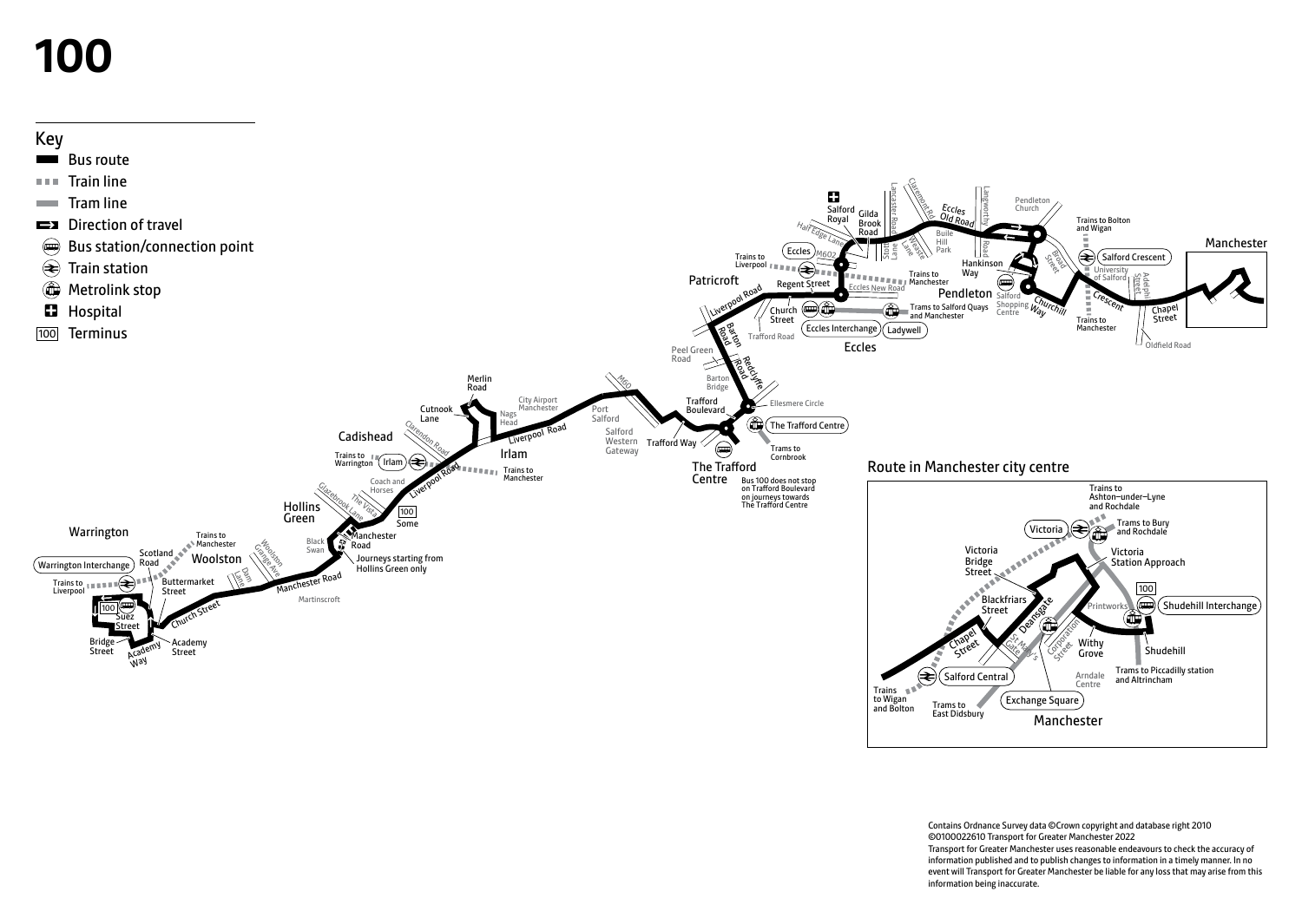## Warrington — Hollins Green — Irlam — The Trafford Centre — Eccles — Manchester 100

### Sundays and public holidays (except Christmas and New Year period)

|                                           |      |      | 1015 |              |      |      | 1110 |      |      |      | 1210         |      |      |       |      | 10 |       | 1510 |
|-------------------------------------------|------|------|------|--------------|------|------|------|------|------|------|--------------|------|------|-------|------|----|-------|------|
|                                           |      |      | 1027 |              |      |      | 1123 |      |      |      | 1223         |      |      |       |      | 23 |       | 1523 |
|                                           |      |      | 1039 |              |      |      | 1135 |      |      |      | 1235         |      |      |       |      | 35 |       | 1535 |
|                                           |      |      | 1041 |              |      |      | 1138 |      |      |      | 1238         |      |      |       |      | 38 | mins  | 1538 |
|                                           |      |      | 1053 |              |      |      | 1150 |      |      |      | 1250         | then |      |       |      | 50 | past  | 1550 |
|                                           |      |      | 1059 |              |      |      | 1156 |      |      |      | 1256         | at   |      |       |      | 56 | each  | 1556 |
|                                           |      |      | 1109 |              |      |      | 1207 |      |      |      | 1307         |      |      |       |      | 07 | hour  | 1607 |
| The Trafford Centre, Bus Station dep 0957 | 1027 | 1057 | 1114 | 1132         | 1142 | 1202 | 1212 | 1232 | 1242 | 1302 | 1312         |      | 32   | 42    | 02   | 12 | until | 1612 |
| 1010                                      | 1040 | 1110 | 1128 | 1146         | 1156 | 1216 | 1226 | 1246 | 1256 | 1316 | 1326         |      | 46   | 56    | 16   | 26 |       | 1626 |
| 1012                                      | 1042 | 1112 | 1130 | 1148         | 1158 | 1218 | 1228 | 1248 | 1258 | 1318 | 1328         |      | 48   | 58    | 18   | 28 |       | 1628 |
| 1022                                      | 1053 | 1123 | 1141 | 1159         | 1209 | 1229 | 1239 | 1259 | 1309 | 1329 | 1339         |      | 59   | 09    | 29   | 39 |       | 1639 |
| 1039                                      | 1110 | 1140 | 1159 | 1217         | 1227 | 1247 | 1257 | 1318 | 1328 | 1348 | 1358         |      | 18   | 28    | 48   | 58 |       | 1658 |
|                                           |      |      |      |              |      |      |      |      |      |      |              |      |      |       |      |    |       |      |
|                                           |      |      | 1613 |              |      |      | 1713 |      |      | 1820 |              | 1922 |      |       |      |    |       |      |
|                                           |      |      | 1625 |              |      |      | 1725 |      |      | 1831 |              | 1933 |      |       |      |    |       |      |
|                                           |      |      |      |              |      |      | 1736 |      |      | 1840 |              | 1942 |      |       |      |    |       |      |
|                                           |      |      |      |              |      |      | 1739 |      |      | 1842 |              | 1944 |      |       |      |    |       |      |
|                                           |      |      | 1651 |              |      |      | 1751 |      |      | 1852 |              | 1953 |      |       |      |    |       |      |
|                                           |      |      | 1656 |              |      |      | 1756 |      |      |      |              | 1958 |      |       |      |    |       |      |
|                                           |      |      | 1707 |              |      |      | 1806 |      |      | 1905 |              | 2005 |      |       |      |    |       |      |
| The Trafford Centre, Bus Station dep 1632 | 1642 | 1702 | 1712 | 1732         |      | 1802 | 1811 | 1832 | 1842 |      | 1940         | 2010 | 2040 | and   | 0010 |    |       |      |
| 1646                                      | 1656 | 1716 | 1726 | 1746         | 1756 | 1816 | 1825 | 1846 | 1856 | 1921 | 1951         | 2021 | 2051 | every | 0021 |    |       |      |
| 1648                                      | 1658 | 1718 | 1728 | 1748         | 1758 | 1818 | 1828 | 1848 | 1858 | 1923 | 1953         | 2023 | 2053 | 30    | 0023 |    |       |      |
| 1659                                      | 1709 | 1729 | 1739 | 1759         | 1809 | 1829 | 1839 | 1859 | 1909 | 1934 | 2003         | 2033 | 2103 | mins  | 0033 |    |       |      |
| 1717                                      | 1727 | 1747 | 1757 | 1817         | 1827 | 1847 | 1857 | 1917 | 1927 | 1952 | 2017         | 2047 | 2117 | until | 0047 |    |       |      |
|                                           |      |      |      | 1636<br>1639 |      | 1742 |      |      |      |      | 1857<br>1910 |      |      |       |      |    |       |      |

For details of buses during the Christmas and New Year period, please phone 0161 244 1000

& - All bus 100 journeys are run using easy access buses. See inside front cover of this leaflet for details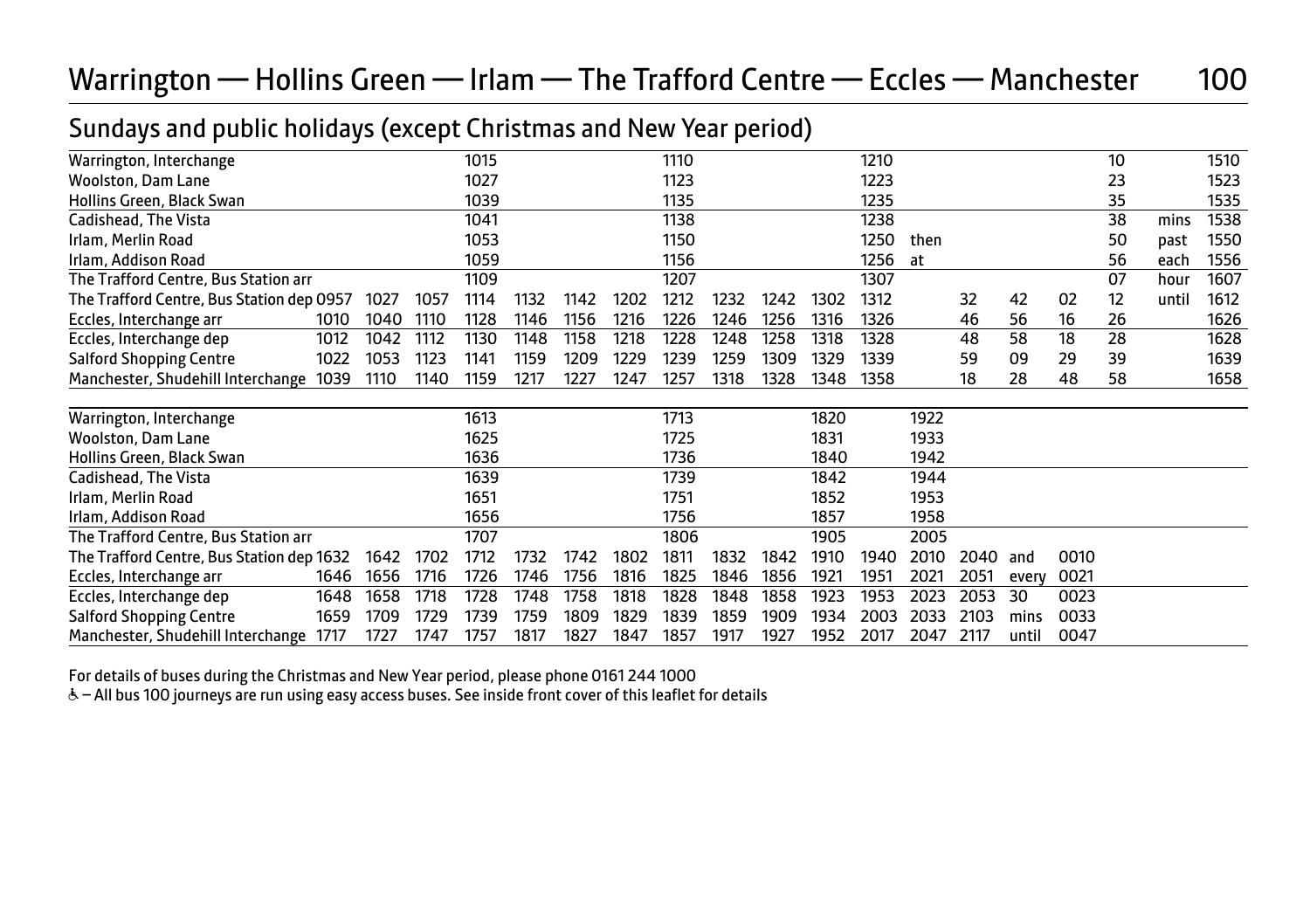## Manchester — Eccles — The Trafford Centre — Irlam — Hollins Green — Warrington 100

#### Mondays to Fridays

| Manchester, Shudehill Interchange         | 0540 | 0600 | 0620 | 0640 | 0655 | 0710 | 0725 | 0740 | 0756 | 0812 | 0828 | 0844 | 0900 | 0915 | 0930 | 0945 | 1000 | 1015 | 1030 |
|-------------------------------------------|------|------|------|------|------|------|------|------|------|------|------|------|------|------|------|------|------|------|------|
| <b>Salford Shopping Centre</b>            | 0554 | 0614 | 0634 | 0655 | 0712 | 0728 | 0744 | 0802 | 0818 | 0834 | 0850 | 0904 | 0920 | 0935 | 0950 | 1005 | 1020 | 1035 | 1050 |
| Eccles, Interchange arr                   | 0606 | 0626 | 0648 | 0710 | 0727 | 0743 | 0759 | 0817 | 0833 | 0849 | 0905 | 0919 | 0935 | 0950 | 1005 | 1020 | 1035 | 1050 | 1105 |
| Eccles, Interchange dep                   | 0607 | 0627 | 0649 | 0712 | 0729 | 0745 | 0801 | 0819 | 0835 | 0851 | 0907 | 0921 | 0937 | 0952 | 1007 | 1022 | 1037 | 1052 | 1107 |
| The Trafford Centre, Bus Station arr 0617 |      | 0637 | 0702 | 0725 | 0742 | 0758 | 0814 | 0832 | 0848 | 0904 | 0920 | 0934 | 0950 | 1005 | 1020 | 1035 | 1050 | 1105 | 1120 |
| The Trafford Centre, Bus Station dep 0621 |      | 0640 | 0707 |      | 0747 |      | 0819 |      | 0853 |      | 0925 |      | 0955 |      | 1025 |      | 1055 |      | 1125 |
| Irlam, Merlin Road                        | 0634 | 0653 | 0723 |      | 0803 |      | 0833 |      | 0907 |      | 0939 |      | 1009 |      | 1039 |      | 1109 |      | 1139 |
| Cadishead, The Vista                      | 0646 | 0705 | 0737 |      | 0817 |      | 0847 |      | 0920 |      | 0952 |      | 1022 |      | 1052 |      | 1122 |      | 1152 |
| Hollins Green, Black Swan                 | 0650 | 0709 | 0741 |      | 0821 |      | 0851 |      | 0924 |      | 0956 |      | 1026 |      | 1056 |      | 1126 |      | 1156 |
| Woolston, Dam Lane                        | 0700 |      | 0752 |      |      |      | 0901 |      |      |      | 1006 |      |      |      | 1106 |      |      |      | 1206 |
| Warrington, Interchange                   | 0710 |      | 0806 |      |      |      | 0913 |      |      |      | 1018 |      |      |      | 1118 |      |      |      | 1218 |
|                                           |      |      |      |      |      |      |      |      |      |      |      |      |      |      |      |      |      |      |      |
| Manchester, Shudehill Interchange         | 1045 | 1100 | 1115 | 1130 | 1145 | 1200 | 1215 | 1230 | 1245 | 1300 | 1315 | 1330 | 1345 | 1400 | 1415 | 1430 | 1445 | 1500 | 1515 |
| <b>Salford Shopping Centre</b>            | 1105 | 1120 | 1135 | 1150 | 1205 | 1220 | 1235 | 1251 | 1306 | 1321 | 1336 | 1351 | 1406 | 1422 | 1437 | 1452 | 1507 | 1522 | 1537 |
| Eccles, Interchange arr                   | 1120 | 1135 | 1150 | 1205 | 1220 | 1235 | 1250 | 1306 | 1321 | 1336 | 1351 | 1406 | 1421 | 1437 | 1452 | 1507 | 1522 | 1537 | 1554 |
| Eccles, Interchange dep                   | 1122 | 1137 | 1152 | 1207 | 1222 | 1237 | 1252 | 1308 | 1323 | 1338 | 1353 | 1408 | 1423 | 1439 | 1454 | 1511 | 1524 | 1539 | 1556 |
| The Trafford Centre, Bus Station arr 1135 |      | 1150 | 1205 | 1220 | 1235 | 1250 | 1305 | 1321 | 1336 | 1351 | 1406 | 1421 | 1436 | 1452 | 1507 | 1525 | 1538 | 1553 | 1610 |
| The Trafford Centre, Bus Station dep      |      | 1155 |      | 1225 |      | 1255 |      | 1326 |      | 1356 |      | 1426 |      | 1457 |      | 1530 |      | 1558 |      |
| Irlam, Merlin Road                        |      | 1209 |      | 1239 |      | 1309 |      | 1341 |      | 1411 |      | 1441 |      | 1512 |      | 1546 |      | 1614 |      |
| Cadishead, The Vista                      |      | 1222 |      | 1252 |      | 1322 |      | 1354 |      | 1424 |      | 1454 |      | 1525 |      | 1600 |      | 1627 |      |
| Hollins Green, Black Swan                 |      | 1226 |      | 1256 |      | 1326 |      | 1358 |      | 1428 |      | 1458 |      | 1529 |      | 1604 |      | 1631 |      |
| <b>Woolston, Dam Lane</b>                 |      |      |      | 1306 |      |      |      | 1408 |      |      |      | 1508 |      |      |      | 1614 |      |      |      |
| Warrington, Interchange                   |      |      |      | 1318 |      |      |      | 1420 |      |      |      | 1520 |      |      |      | 1626 |      |      |      |

& - All bus 100 journeys are run using easy access buses. See inside front cover of this leaflet for details

**Summer times:** between mid July and early September, some timetables will be different. Check www.tfgm.com for details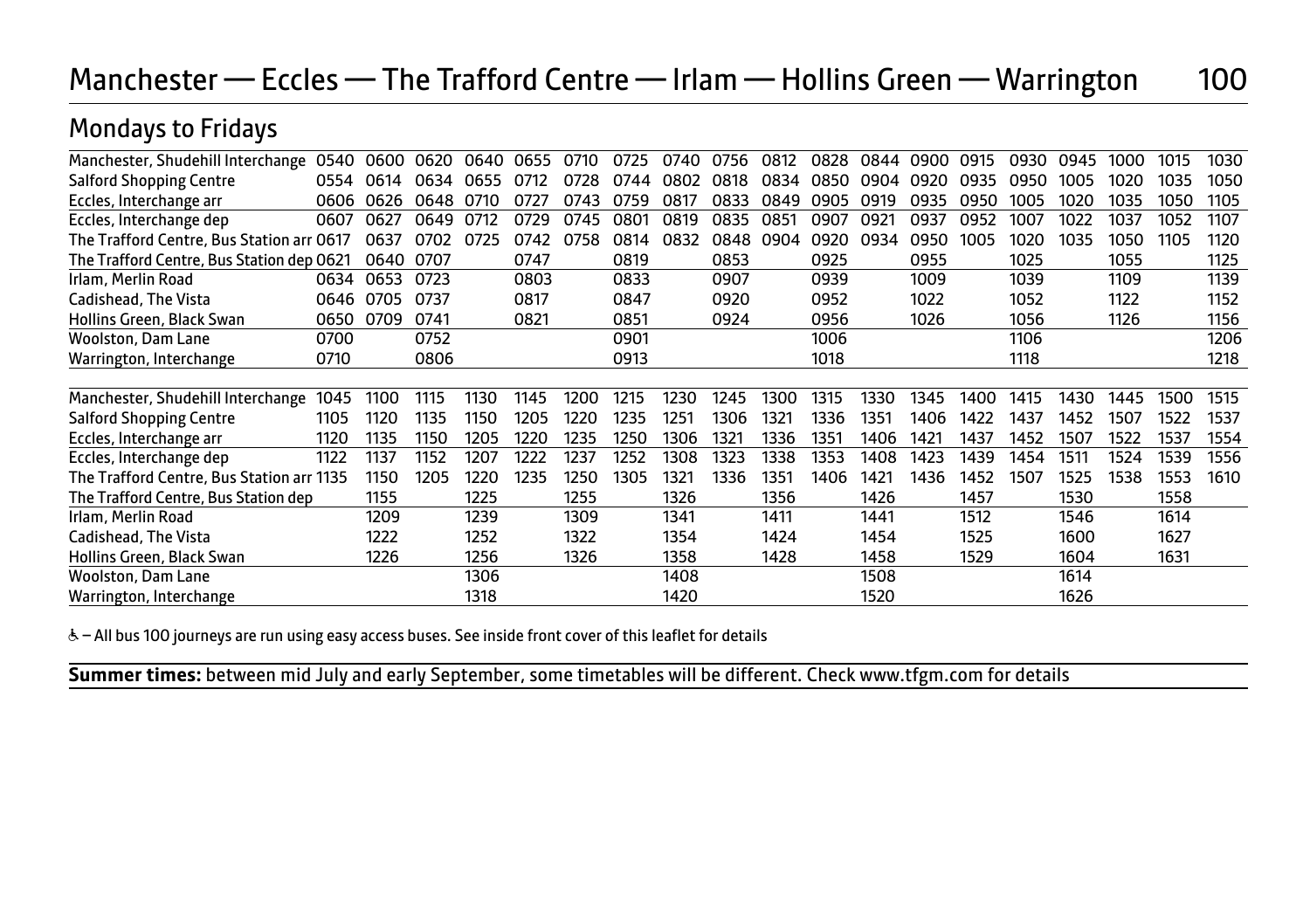## Manchester — Eccles — The Trafford Centre — Irlam — Hollins Green — Warrington 100

#### Manchester, Shudehill Interchange 1530 1545 1600 1615 1630 1645 1700 1715 1730 1745 1805 1825 1850 1920 1950 2020 2055 2125 2155 Salford Shopping Centre 1552 1607 1625 1641 1657 1712 1728 1743 1758 1811 1830 1849 1912 1940 2008 2038 2111 2140 2210<br>Eccles Interchange arr 1609 1624 1642 1658 1714 1729 1745 1800 1814 1827 1845 1904 1927 1954 2021 2050 Eccles, Interchange arr 1609 1624 1642 1658 1714 1729 1745 1800 1814 1827 1845 1904 1927 1954 2021 2050 2122 2151 2221 Eccles, Interchange dep 1611 1626 1644 1700 1716 1731 1747 1802 1816 1829 1847 1906 1929 1955 2022 2051 2123 2152 2222<br>The Trafford Centre. Bus Station arr 1625 1640 1658 1713 1730 1745 1800 1815 1829 1842 1859 1918 1941 2 The Trafford Centre, Bus Station arr 1625 1640 1658 1713 1730 1745 1800 1815 1829 1842 1859 1918 1941 2006 2033 2102 2134 2203 2233 The Trafford Centre, Bus Station dep 1630 1703 1735 1805 1834 1852 1946 2038 2138 2238 Irlam, Merlin Road 1647 1719 1751 1820 1848 1906 2000 2052 2152 2251 Cadishead, The Vista 1700 1732 1804 1832 1900 1918 2010 2102 2202 2301 Hollins Green, Black Swan 1704 1736 1808 1836 1903 1921 2013 2104 2204 2303 |<br>| Woolston, Dam Lane | 1714 | 1818 | 1930 | 1942 | 1942 | 1942 | 1942 | 1942 | 1942 | 1942 | 1942 | 1942 | 1950 | 1950 | 1962 | 1972 | 1972 | 1980 | 1980 | 1980 | 1980 | 1980 | 1980 | 1980 | 1980 | 1980 | 1980 | 1980 | 1 Warrington, Interchange 1726 1830 Manchester, Shudehill Interchange 2225 2255 2325 Salford Shopping Centre 2240 2310 2340 Eccles, Interchange arr <br>
Freies Interchange den 2252 2322 2352 Eccles, Interchange dep 2252 2322 2352<br>The Trafford Centre. Bus Station arr 2303 2333 0003 The Trafford Centre, Bus Station arr 2303 The Trafford Centre, Bus Station dep 2338<br>Irlam Merlin Road 2351 Irlam, Merlin Road Cadishead, The Vista **1988 Cadishead**, The Vista **1988** Hollins Green, Black Swan 60003

#### Mondays to Fridays (continued)

## **Saturdays**

| Manchester, Shudehill Interchange              | 0612 |           |      | 0652 0722 0742 | 0800 0815 |      |      |      |      |      | 0830 0845 0900 0915 0930 0945 |      | 1000 | 1015 | 1030 | 1045 | 1100 | 1115 | 1130 |
|------------------------------------------------|------|-----------|------|----------------|-----------|------|------|------|------|------|-------------------------------|------|------|------|------|------|------|------|------|
| <b>Salford Shopping Centre</b>                 | 0625 | 0706 0738 |      | 0758           | 0816      | 0831 | 0846 | 0903 | 0919 | 0934 | 0949                          | 1004 | 1019 | 1034 | 1050 | 1105 | 1120 | 1135 | 1150 |
| Eccles, Interchange arr                        | 0635 | 0716      | 0750 | 0810           | 0829      | 0844 | 0859 | 0916 | 0933 | 0948 | 1003                          | 1018 | 1033 | 1048 | 1105 | 1120 | 1135 | 1150 | 1205 |
| Eccles, Interchange dep                        | 0637 | 0718      | 0752 | 0812           | 0831      | 0846 | 0901 | 0918 | 0935 | 0950 | 1005                          | 1020 | 1035 | 1050 | 1107 | 1122 | 1137 | 1152 | 1207 |
| The Trafford Centre, Bus Station arr 0647      |      | 0728      | 0802 | 0825           | 0844      | 0859 | 0914 | 0932 | 0949 | 1004 | 1019                          | 1034 | 1049 | 1104 | 1120 | 1135 | 1150 | 1205 | 1220 |
| The Trafford Centre, Bus Station dep 0650 0731 |      |           |      | 0828           | 0847      |      | 0917 |      | 0955 |      | 1025                          |      | 1055 |      | 1125 |      | 1155 |      | 1225 |
| Irlam, Merlin Road                             | 0702 | 0743      |      | 0842 0901      |           |      | 0931 |      | 1009 |      | 1039                          |      | 1109 |      | 1139 |      | 1209 |      | 1239 |
| Cadishead, The Vista                           | 0712 | 0753      |      | 0854 0913      |           |      | 0943 |      | 1022 |      | 1052                          |      | 1122 |      | 1152 |      | 1222 |      | 1252 |
| Hollins Green, Black Swan                      | 0715 | 0756      |      | 0858 0917      |           |      | 0947 |      | 1026 |      | 1056                          |      | 1126 |      | 1156 |      | 1226 |      | 1256 |
| Woolston, Dam Lane                             | 0722 | 0804      |      | 0907           |           |      | 0957 |      |      |      | 1106                          |      |      |      | 1206 |      |      |      | 1306 |
| Warrington, Interchange                        | 0732 | 0814      |      | 0917           |           |      | 1009 |      |      |      | 1118                          |      |      |      | 1218 |      |      |      | 1318 |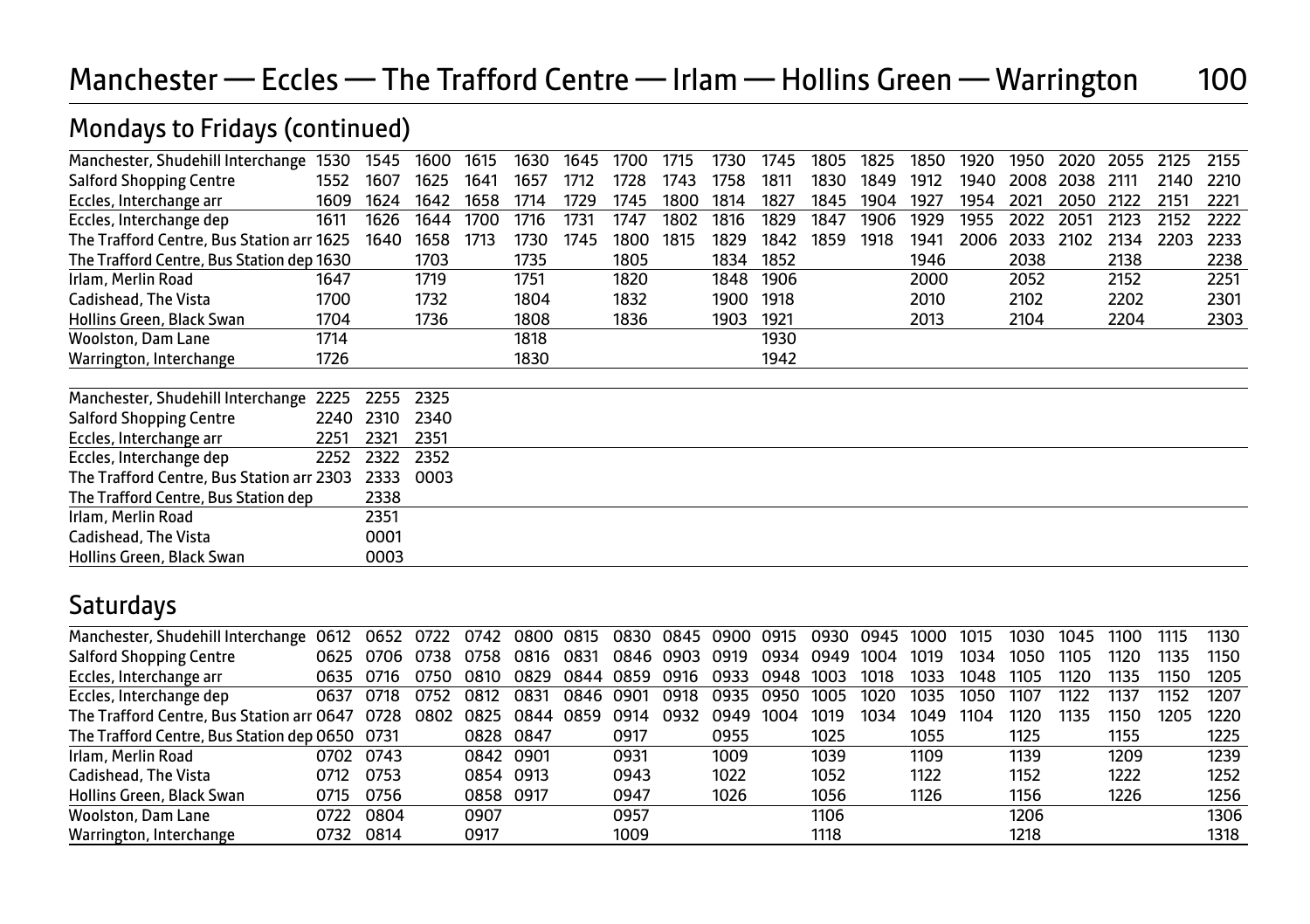## Saturdays (continued)

| Manchester, Shudehill Interchange<br>1145 | 1200 | 1215 | 1230 | 1245 | 1300 | 1315 |      | 30   | 45   | 00   | 15   |       | 1615 | 1630 | 1645 | 1700 | 1715 | 1730 |
|-------------------------------------------|------|------|------|------|------|------|------|------|------|------|------|-------|------|------|------|------|------|------|
| <b>Salford Shopping Centre</b><br>1205    | 1220 | 1238 | 1253 | 1308 | 1323 | 1338 |      | 53   | 08   | 23   | 38   |       | 1638 | 1653 | 1711 | 1726 | 1741 | 1755 |
| 1220<br>Eccles, Interchange arr           | 1235 | 1253 | 1308 | 1323 | 1338 | 1353 |      | 08   | 23   | 38   | 53   |       | 1653 | 1708 | 1726 | 1741 | 1756 | 1810 |
| Eccles, Interchange dep<br>1222           | 1237 | 1255 | 1310 | 1325 | 1340 | 1355 |      | 10   | 25   | 40   | 55   | mins  | 1655 | 1710 | 1728 | 1743 | 1758 | 1812 |
| The Trafford Centre, Bus Station arr 1235 | 1250 | 1308 | 1323 | 1338 | 1353 | 1408 | then | 23   | 38   | 53   | 08   | past  | 1708 | 1723 | 1741 | 1756 | 1811 | 1825 |
| The Trafford Centre, Bus Station dep      | 1255 |      | 1328 |      | 1358 |      | at   | 28   |      | 58   |      | each  |      | 1728 |      | 1801 |      | 1830 |
| Irlam, Merlin Road                        | 1309 |      | 1342 |      | 1412 |      |      | 42   |      | 12   |      | hour  |      | 1742 |      | 1815 |      | 1844 |
| Cadishead, The Vista                      | 1322 |      | 1355 |      | 1425 |      |      | 55   |      | 25   |      | until |      | 1755 |      | 1827 |      | 1856 |
| Hollins Green, Black Swan                 | 1326 |      | 1359 |      | 1429 |      |      | 59   |      | 29   |      |       |      | 1759 |      | 1830 |      | 1858 |
| Woolston, Dam Lane                        |      |      | 1409 |      |      |      |      | 09   |      |      |      |       |      | 1808 |      |      |      |      |
| Warrington, Interchange                   |      |      | 1421 |      |      |      |      | 21   |      |      |      |       |      | 1818 |      |      |      |      |
|                                           |      |      |      |      |      |      |      |      |      |      |      |       |      |      |      |      |      |      |
| 1745<br>Manchester, Shudehill Interchange | 1800 | 1820 | 1830 | 1850 | 1920 | 1950 | 2022 | 2055 | 2125 | 2155 | 2225 | 2255  | 2325 |      |      |      |      |      |
| <b>Salford Shopping Centre</b><br>1810    | 1825 | 1845 | 1853 | 1913 | 1943 | 2010 | 2041 | 2111 | 2140 | 2210 | 2240 | 2310  | 2340 |      |      |      |      |      |
| Eccles, Interchange arr<br>1825           | 1839 | 1859 | 1907 | 1927 | 1955 | 2022 | 2053 | 2122 | 2151 | 2221 | 2251 | 2321  | 2351 |      |      |      |      |      |
| Eccles, Interchange dep<br>1827           | 1841 | 1900 | 1908 | 1928 | 1956 | 2023 | 2054 | 2123 | 2152 | 2222 | 2252 | 2322  | 2352 |      |      |      |      |      |
| The Trafford Centre, Bus Station arr 1840 | 1854 | 1913 | 1921 | 1941 | 2007 | 2034 | 2105 | 2134 | 2203 | 2233 | 2303 | 2333  | 0003 |      |      |      |      |      |
| The Trafford Centre, Bus Station dep      | 1859 |      |      | 1946 |      | 2038 |      | 2138 |      | 2238 |      | 2338  |      |      |      |      |      |      |
| Irlam, Merlin Road                        | 1913 |      |      | 2000 |      | 2052 |      | 2152 |      | 2251 |      | 2351  |      |      |      |      |      |      |
| Cadishead, The Vista                      | 1923 |      |      | 2010 |      | 2102 |      | 2202 |      | 2301 |      | 0001  |      |      |      |      |      |      |
| Hollins Green, Black Swan                 | 1925 |      |      | 2012 |      | 2104 |      | 2204 |      | 2303 |      | 0003  |      |      |      |      |      |      |
| <b>Woolston, Dam Lane</b>                 | 1934 |      |      |      |      |      |      |      |      |      |      |       |      |      |      |      |      |      |
| Warrington, Interchange                   | 1944 |      |      |      |      |      |      |      |      |      |      |       |      |      |      |      |      |      |

#### Sundays and public holidays (except Christmas and New Year period)

| 0745                                 |      |      |      |                                                                                                   |      |      |           |                                       |      |      | 1035                | 1045 | 1105 | 1115 | 1135 | 1145 | 1205 | 1215 |
|--------------------------------------|------|------|------|---------------------------------------------------------------------------------------------------|------|------|-----------|---------------------------------------|------|------|---------------------|------|------|------|------|------|------|------|
|                                      |      |      |      | 0902                                                                                              |      | 0932 | 0952      | 1002                                  | 1022 | 1032 | 1052                | 1102 | 1122 | 1132 | 1153 | 1203 | 1223 | 1233 |
| 0810                                 |      |      |      |                                                                                                   | 0932 | 0942 | 1003      | 1013                                  | 1033 | 1043 | 1103                | 1113 | 1133 | 1143 | 1205 | 1215 | 1235 | 1245 |
| 0811                                 | 0831 | 0841 | 0903 | 0913                                                                                              | 0933 | 0943 | 1005      | 1015                                  | 1035 | 1045 | 1105                | 1115 | 1135 | 1145 | 1207 | 1217 | 1237 | 1247 |
|                                      |      |      |      | 0925                                                                                              |      |      |           | 1028                                  | 1048 | 1058 | 1118                | 1128 | 1148 | 1158 | 1220 | 1230 | 1250 | 1300 |
| The Trafford Centre, Bus Station dep |      | 0858 |      |                                                                                                   |      | 1001 |           |                                       |      | 1103 |                     |      |      | 1203 |      |      |      | 1305 |
|                                      |      | 0911 |      |                                                                                                   |      | 1015 |           |                                       |      | 1117 |                     |      |      | 1217 |      |      |      | 1319 |
|                                      |      | 0923 |      |                                                                                                   |      | 1027 |           |                                       |      | 1130 |                     |      |      | 1230 |      |      |      | 1332 |
|                                      |      | 0927 |      |                                                                                                   |      | 1031 |           |                                       |      | 1134 |                     |      |      | 1234 |      |      |      | 1336 |
|                                      |      | 0935 |      |                                                                                                   |      | 1039 |           |                                       |      | 1143 |                     |      |      | 1243 |      |      |      | 1345 |
|                                      |      | 0945 |      |                                                                                                   |      | 1049 |           |                                       |      | 1153 |                     |      |      | 1254 |      |      |      | 1356 |
|                                      |      |      |      | 0800 0820 0830 0852<br>0830 0840 0902<br>The Trafford Centre, Bus Station arr 0823 0843 0853 0915 | 0912 | 0922 | 0946 0956 | 0805 0815 0835 0845 0905 0915<br>1018 |      |      | 0935 0945 1005 1015 |      |      |      |      |      |      |      |

For details of buses during the Christmas and New Year period, please phone 0161 244 1000

& - All bus 100 journeys are run using easy access buses. See inside front cover of this leaflet for details